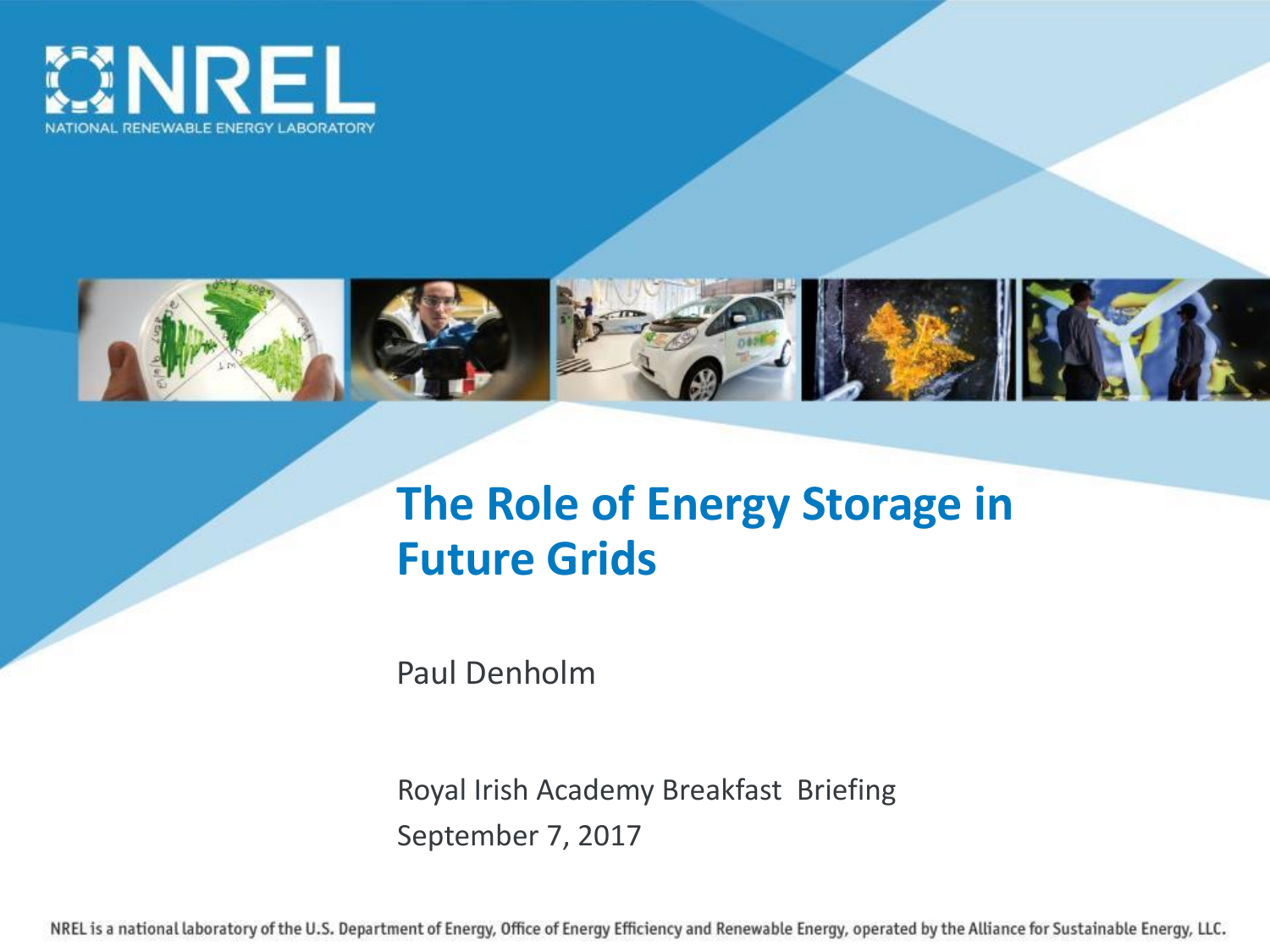- Not a very well-formed question
- A better question: At what point do the costs and benefits of storage make it a cost-effective technology to help us integrate renewable energy?
- Valuation studies examine the costs and benefits of energy storage to alternative technologies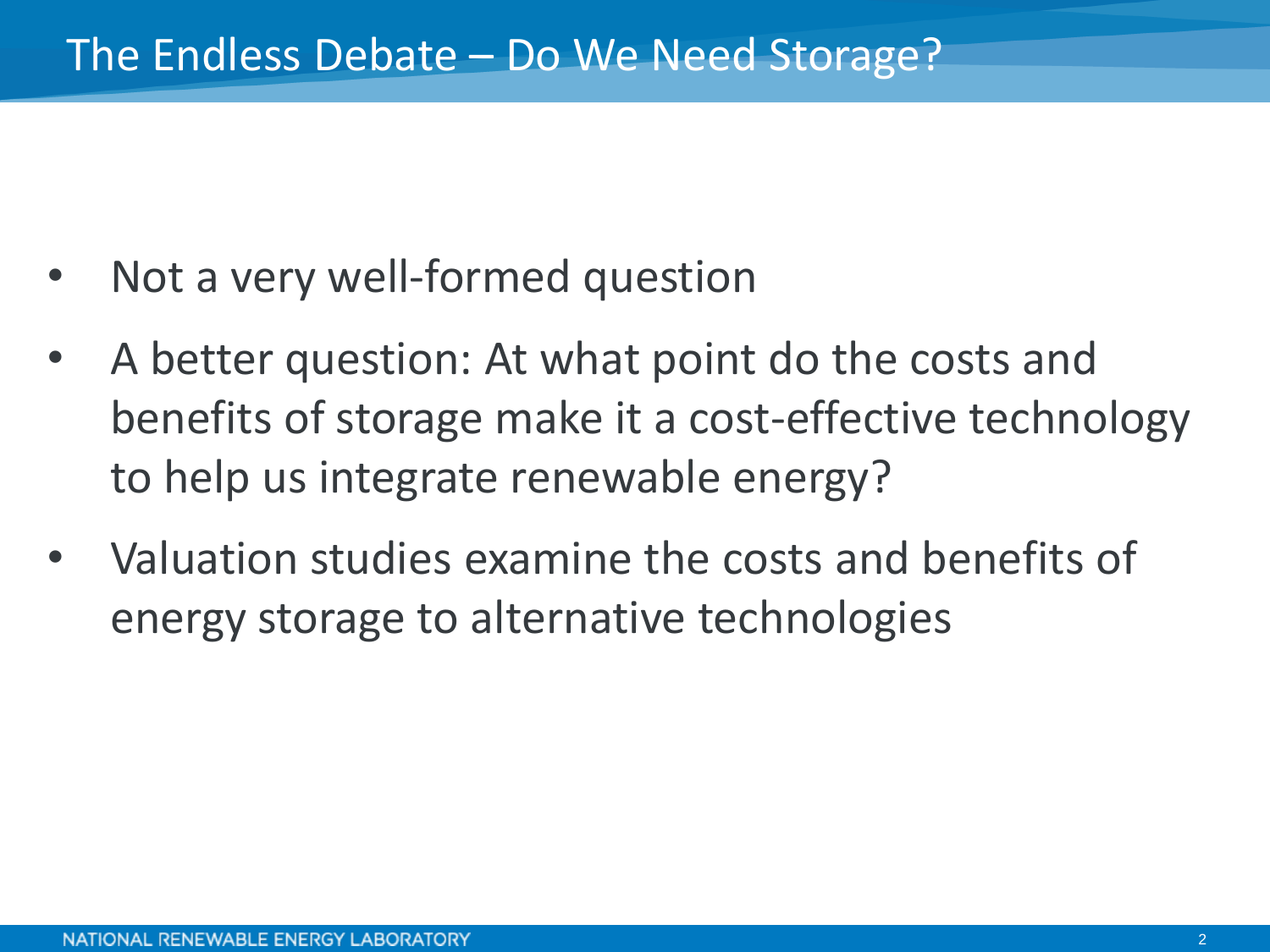## Applications of Utility-Scale Energy Storage

| <b>Application</b>                                      | <b>Valued in Restructured Markets?</b>                                                                             |
|---------------------------------------------------------|--------------------------------------------------------------------------------------------------------------------|
| <b>Load Leveling/Arbitrage</b>                          | <b>Yes</b>                                                                                                         |
| <b>Firm Capacity</b>                                    | Via scarcity pricing or combined scarcity plus capacity markets. Suffers<br>from missing money problem.            |
| <b>Regulation Reserves</b>                              | Yes, with potentially increased compensation for fast response through<br><b>FERC 755 initiated market reforms</b> |
| <b>Contingency Spinning</b><br><b>Reserves</b>          | Yes                                                                                                                |
| <b>Replacement/Supplemental</b><br>/Non-Spinning        | Yes but values are very low                                                                                        |
| <b>Primary Frequency</b><br><b>Response / Inertia</b>   | No. Early stage proposals                                                                                          |
| <b>Ramping/Load Following</b>                           | No. Proposed in several markets                                                                                    |
| <b>Transmission Replacement</b><br>and Deferral         | Only partially via congestion prices                                                                               |
| <b>All Distribution Specific</b><br><b>Applications</b> | No. Will likely remain cost of service through regulated entities                                                  |
| <b>Renewable Integration</b>                            | Captured through other services.                                                                                   |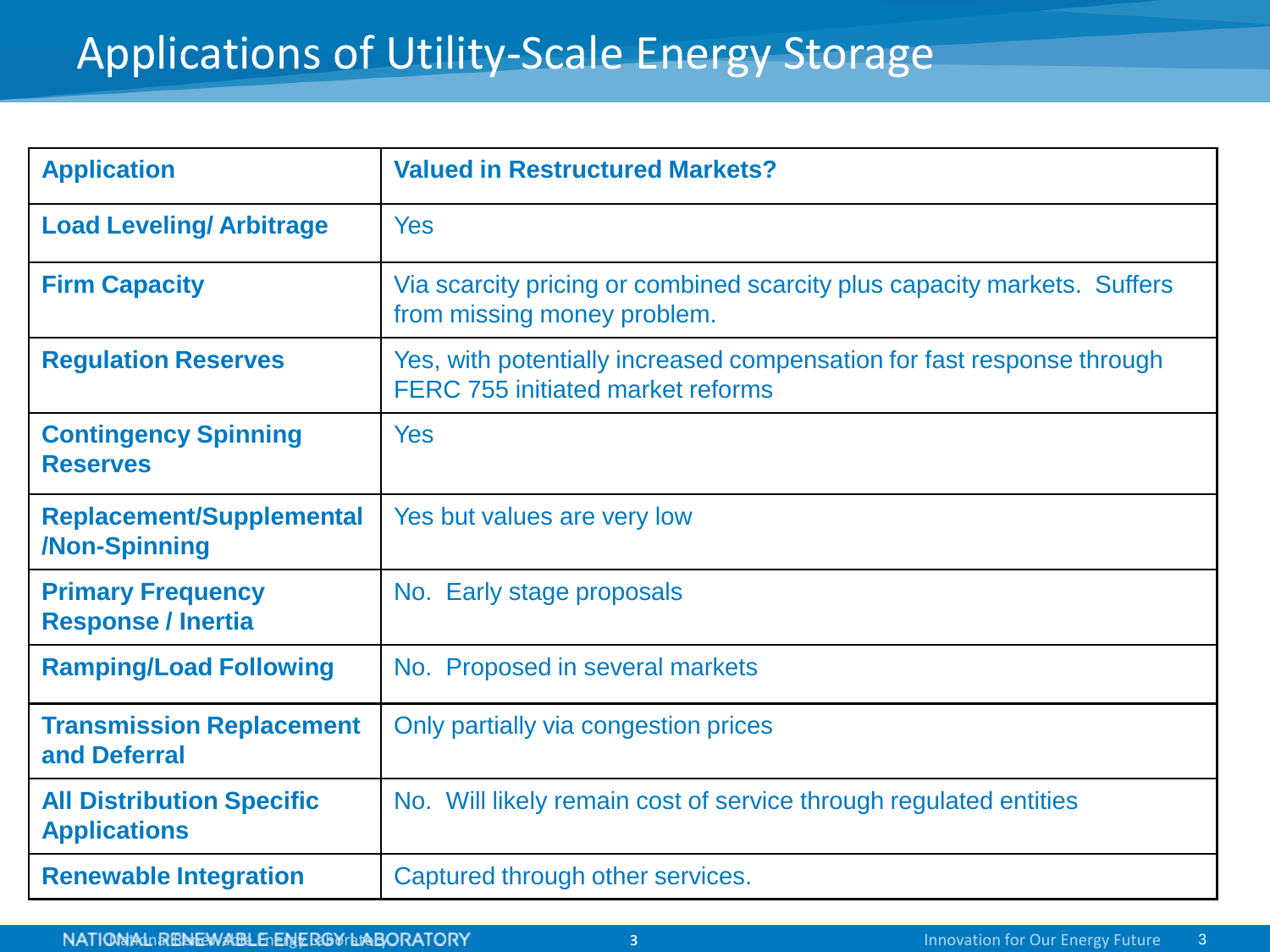### Example Analysis – Storage Dispatch (Energy)

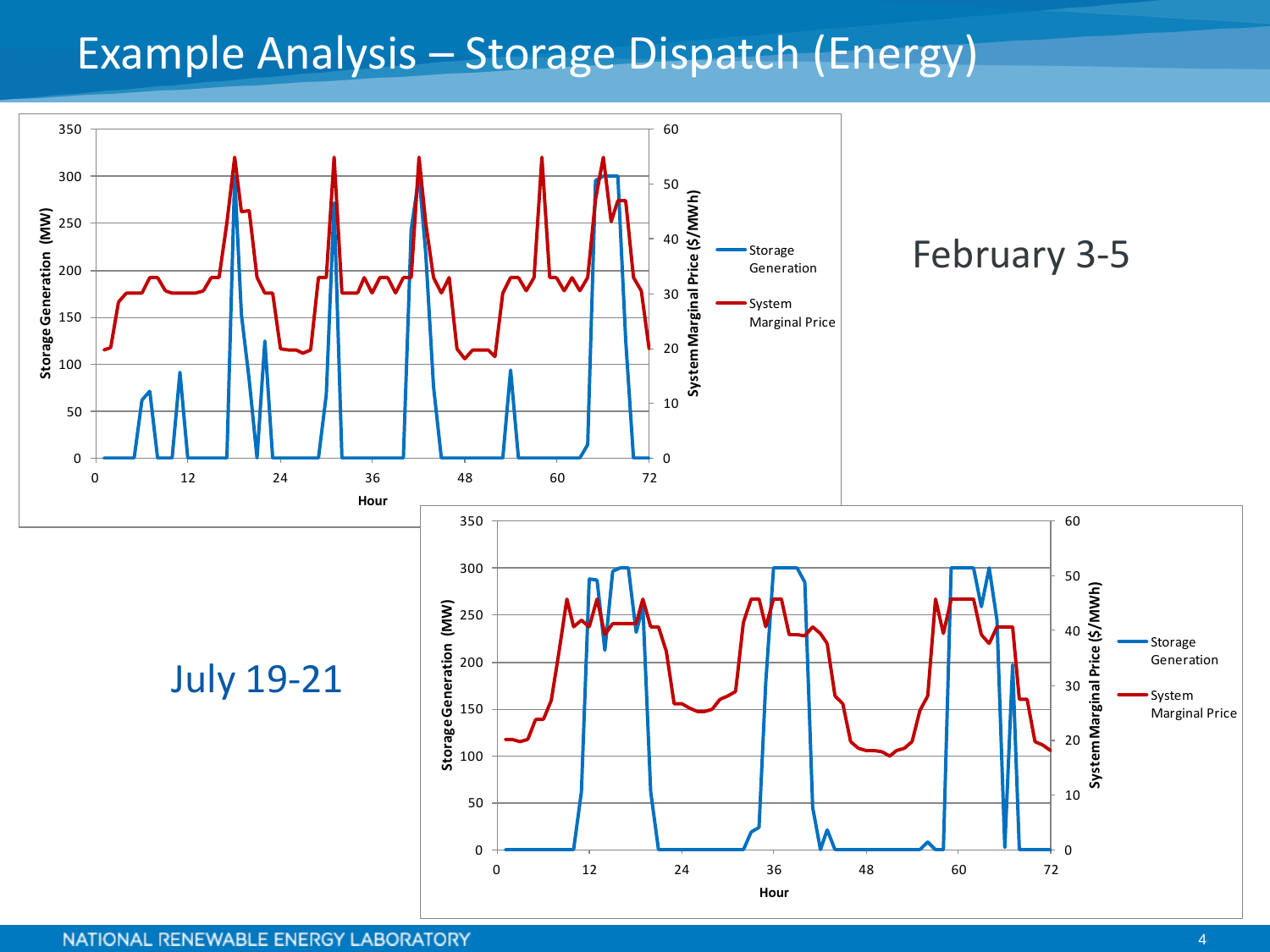#### Historical Value of Energy Storage in U.S. Markets



**Annual Benefit of Storage (\$/kW)**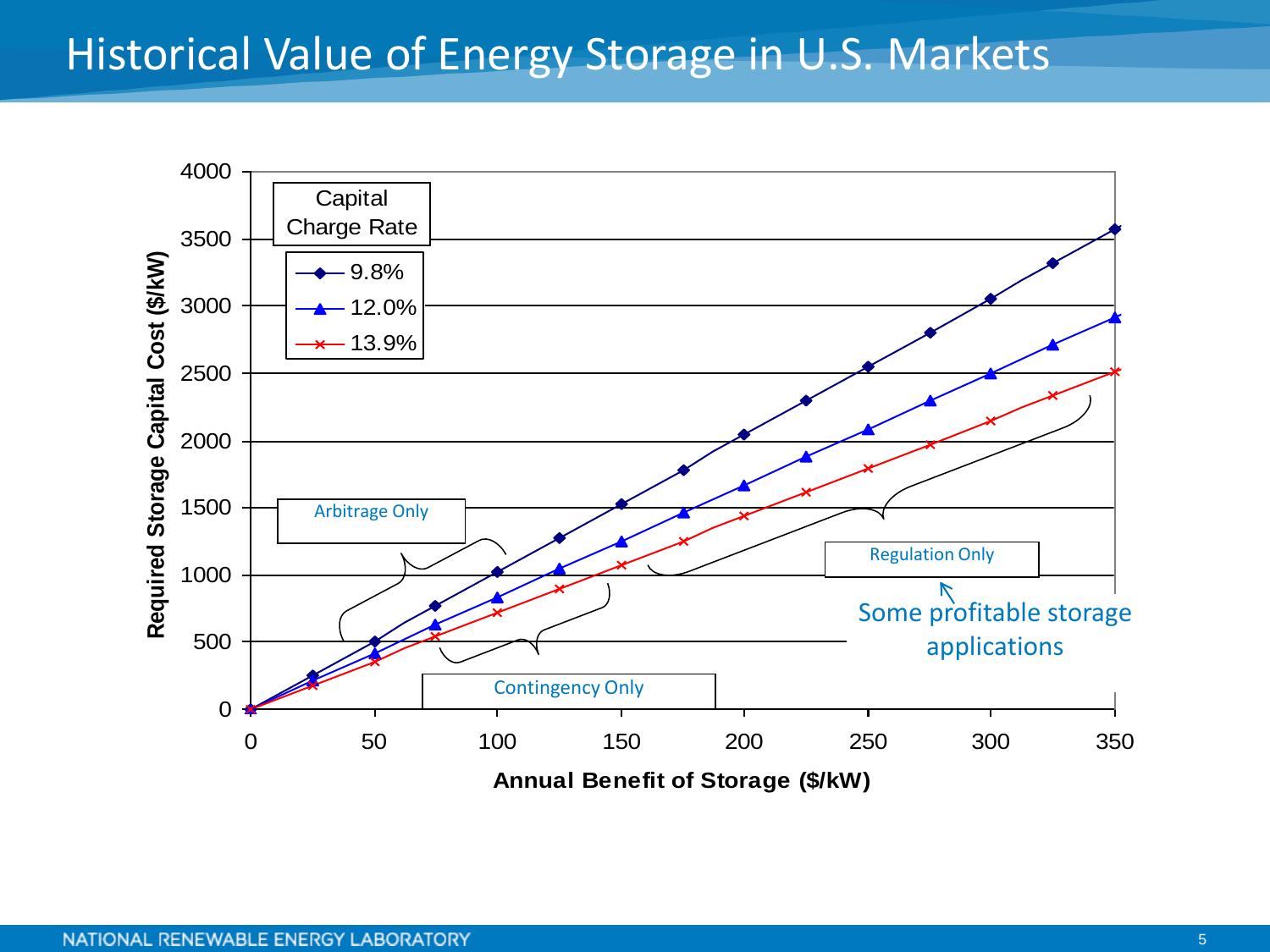- Total market for regulating reserves in all U.S. RTO/ISO markets is ~2.5 GW.
- Already have ~700 MW of new battery storage
- Much lower prices for spinning reserves
	- Non-spin is basically worthless
- Increased competition from DR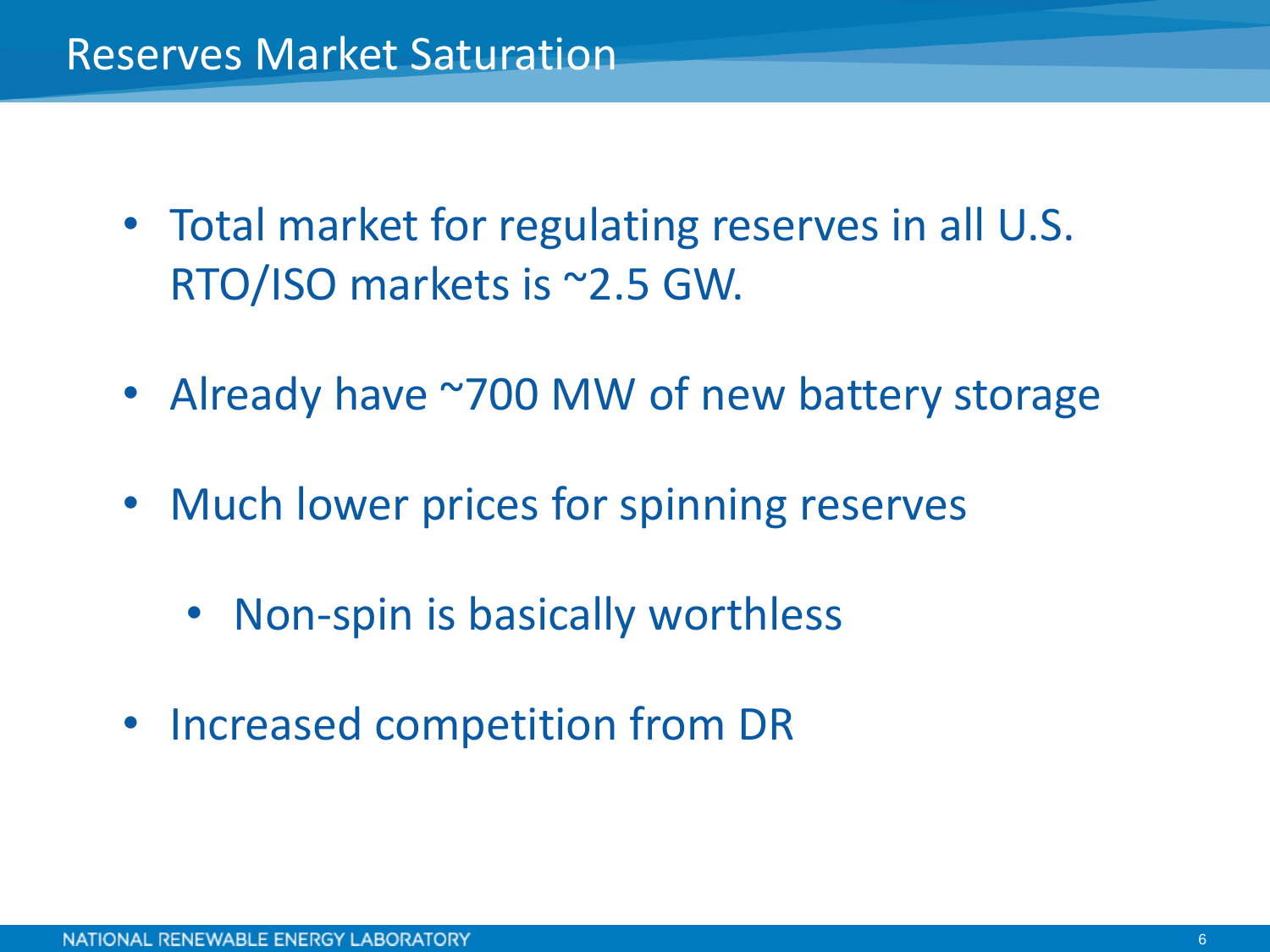- Decreasing costs of storage
- Increasing value due to renewables deployment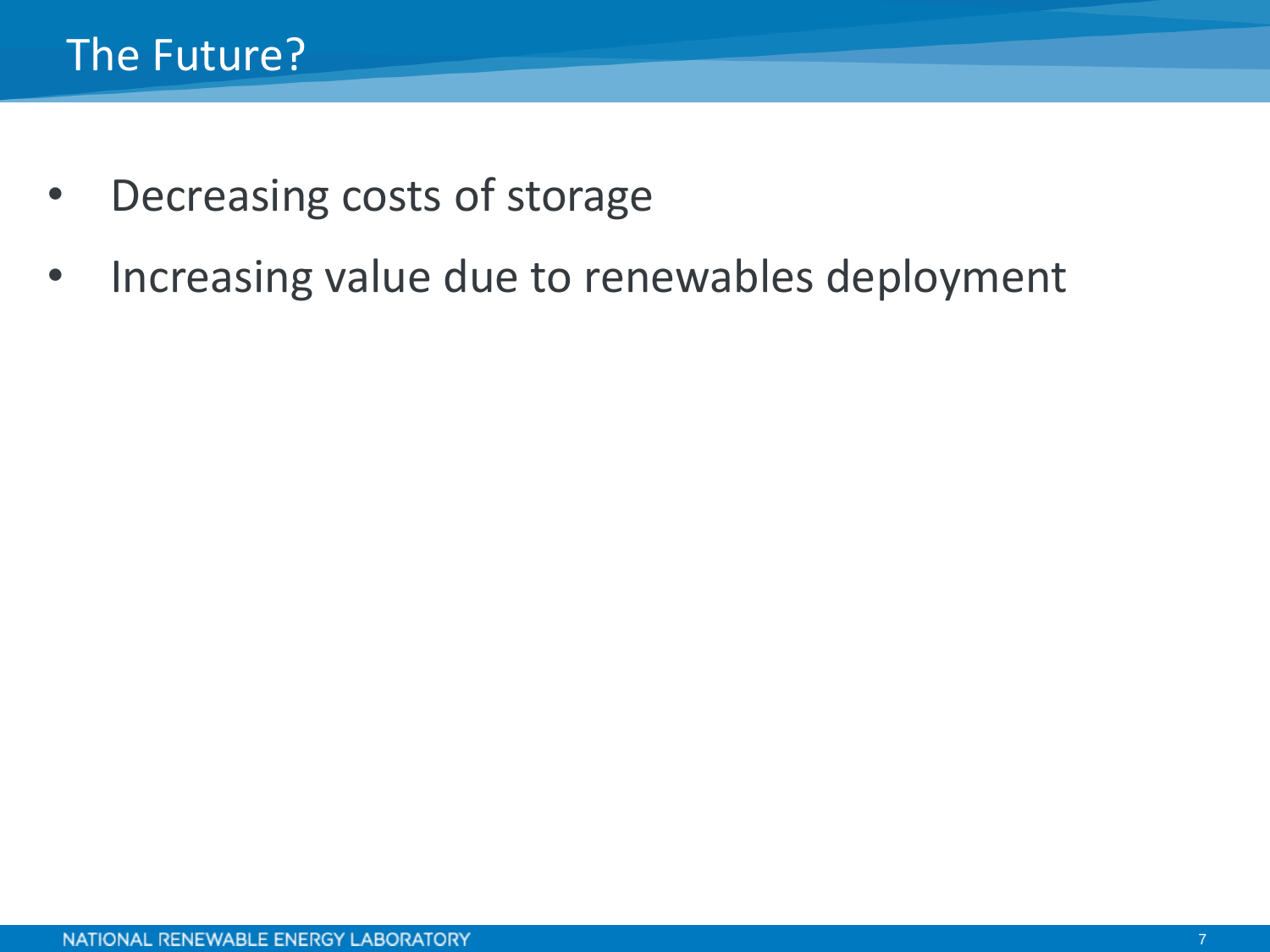### WWSIS II High Wind Case (8% solar, 25% wind)



http://www.nrel.gov/electricity/transmission/ western\_wind.html

Lew et al. 2013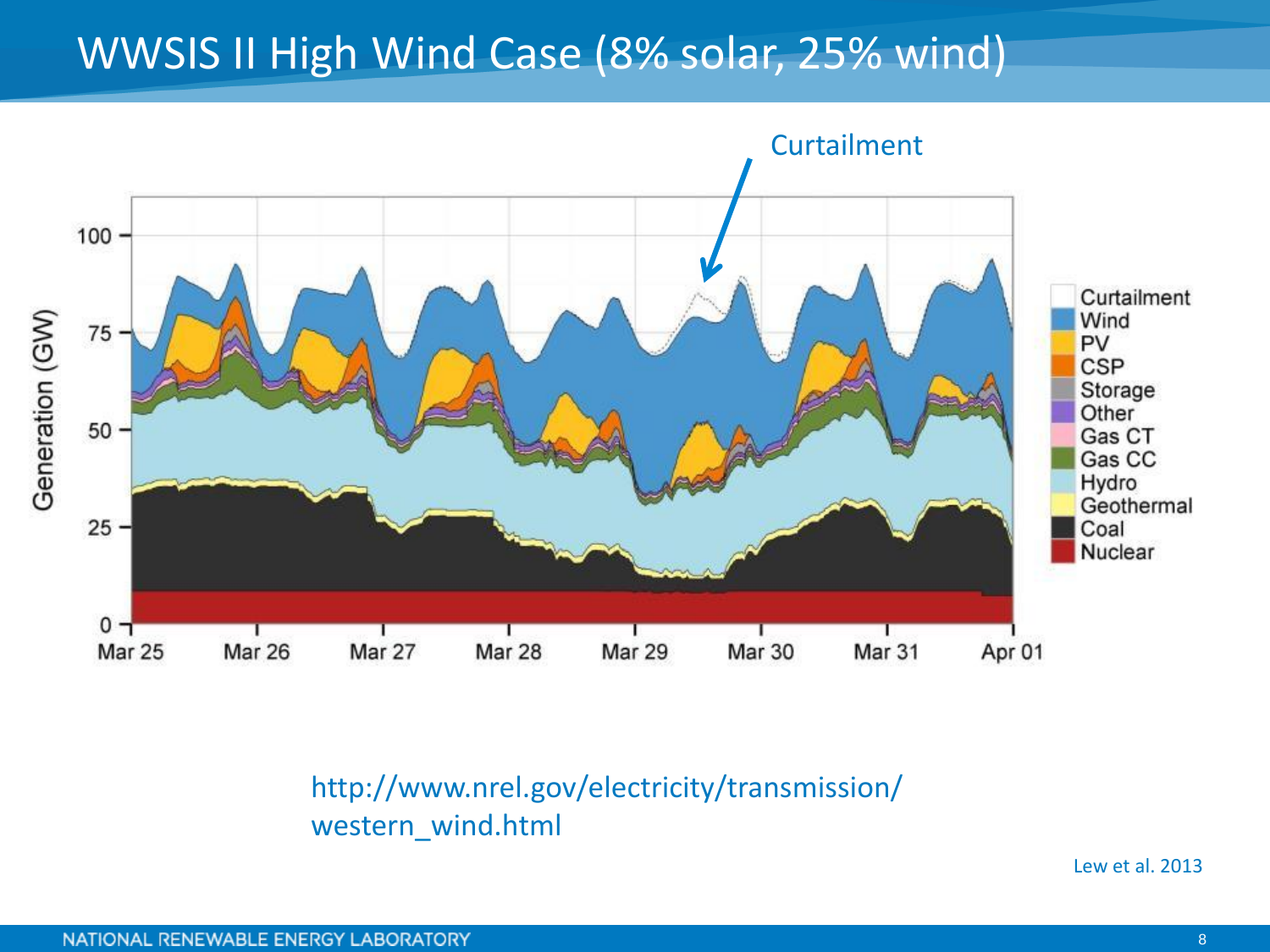## WWSIS II High Wind Solar (25% solar, 8% wind)



#### Solar is 60% PV and 40% Concentrating Solar Power with 6 hours thermal storage

Lew et al. 2013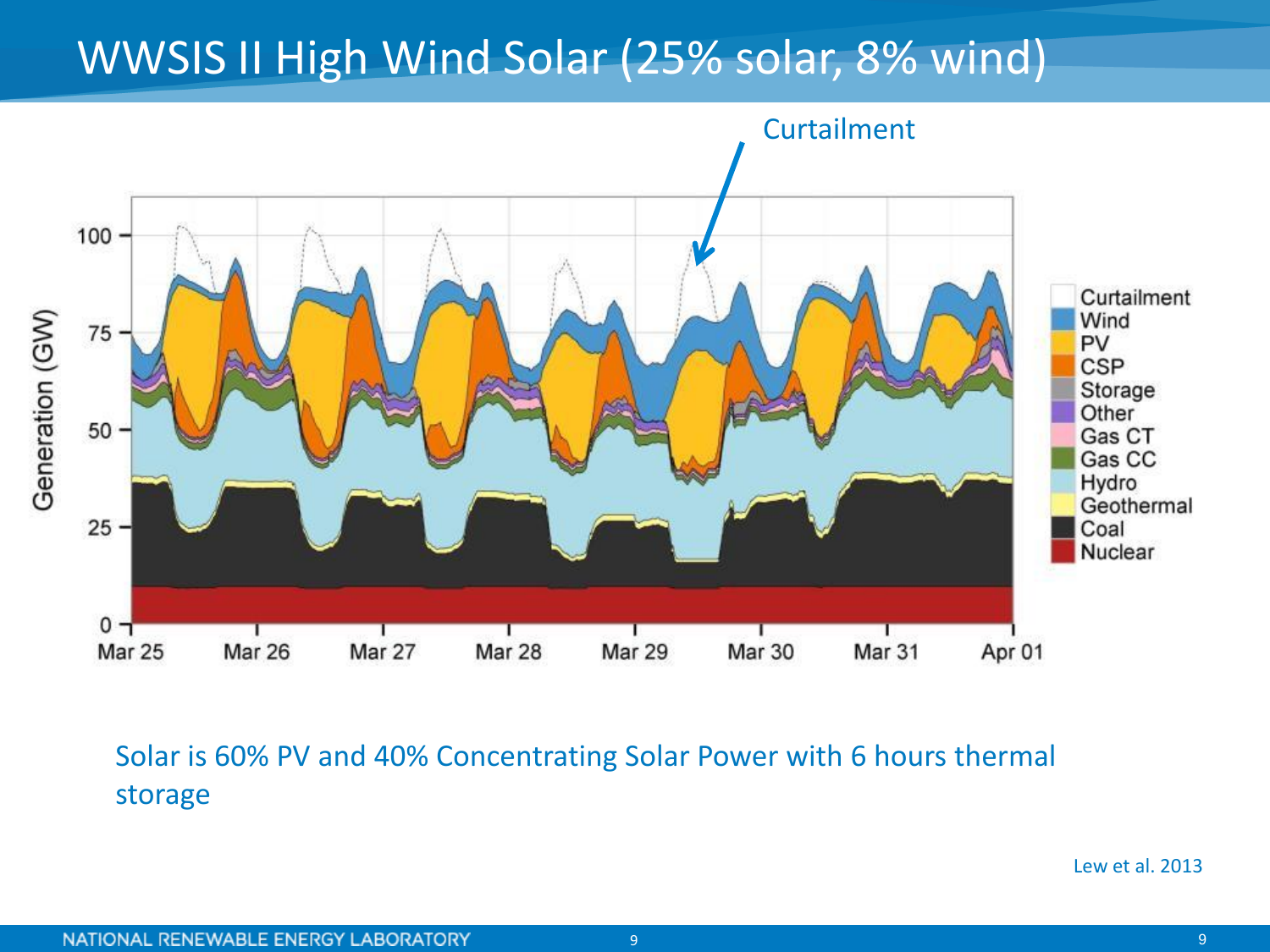#### Value as a Function of RE Penetration

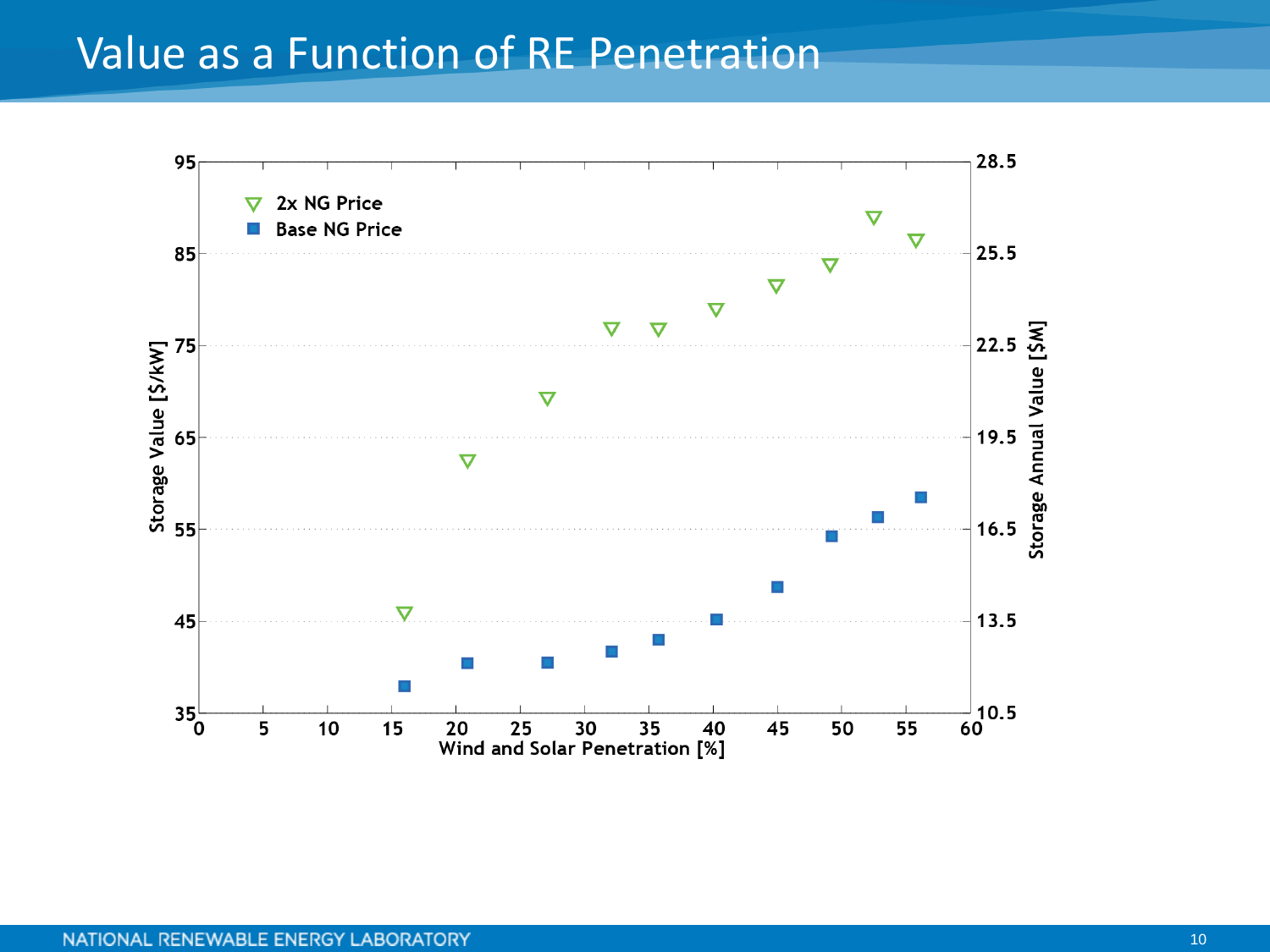### Peaking Capacity Retirements

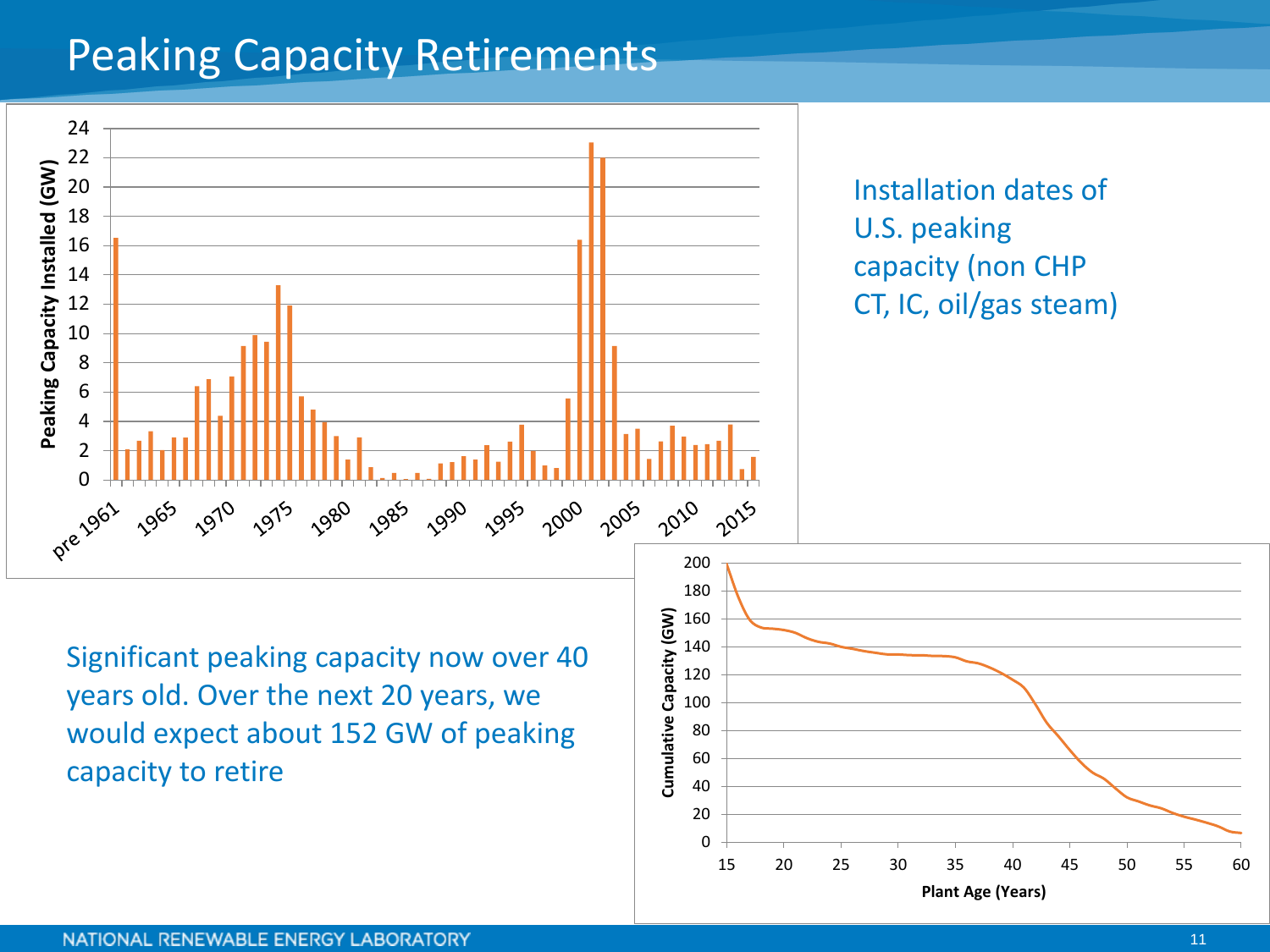- Difficult for storage compete purely on capital cost
- CT: \$700/kW (frame) \$1200/kW (aeroderivative)
- Translates to \$75 to \$200/kWh for battery module if we assume \$400/kW BOS
	- That's before accounting for limited lifetime
- But storage provides other values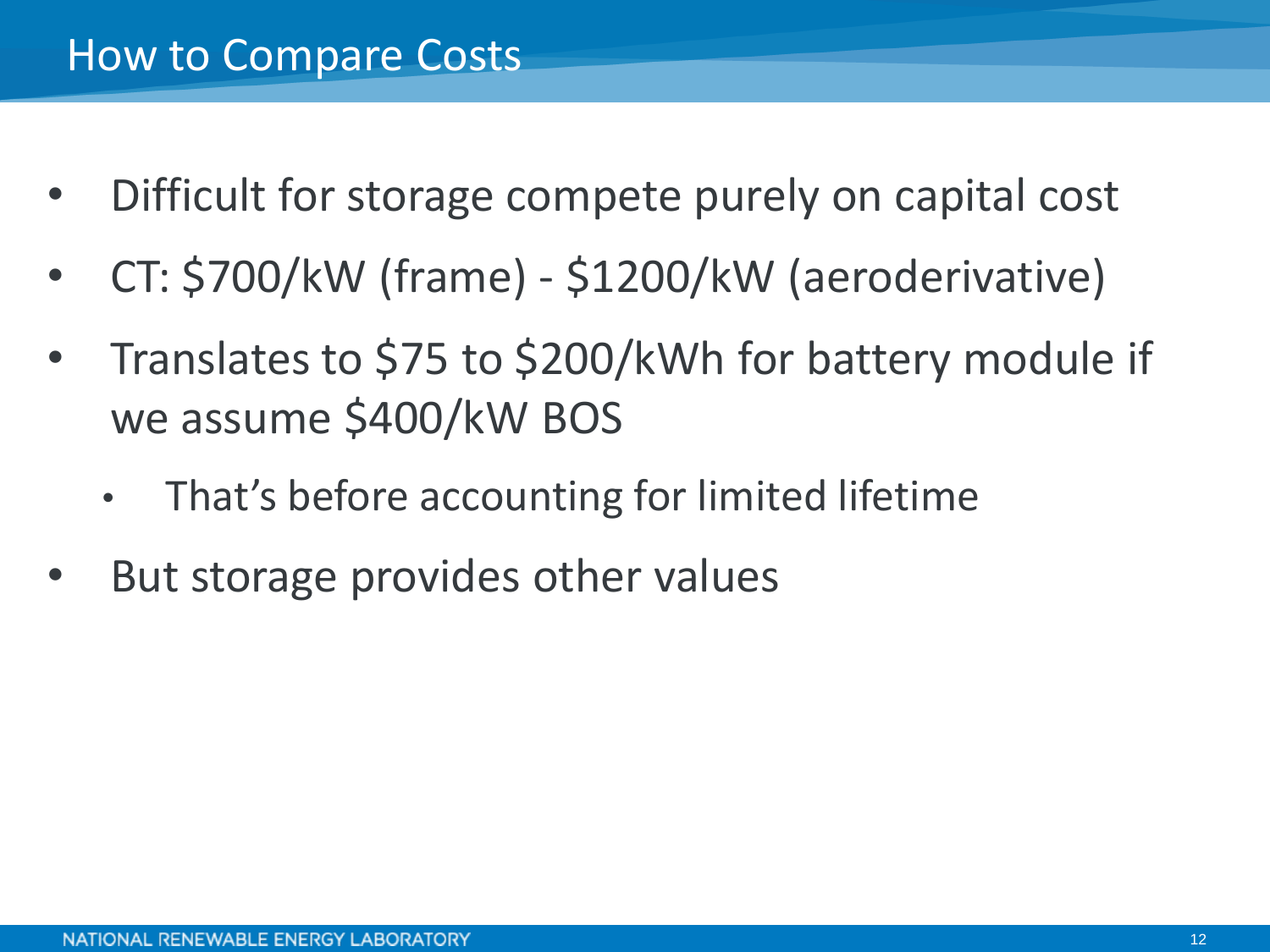#### Example: Comparison of Storage to CT



How much would a battery have to cost to have an equivalent life-cycle cost to an advanced combustion turbine?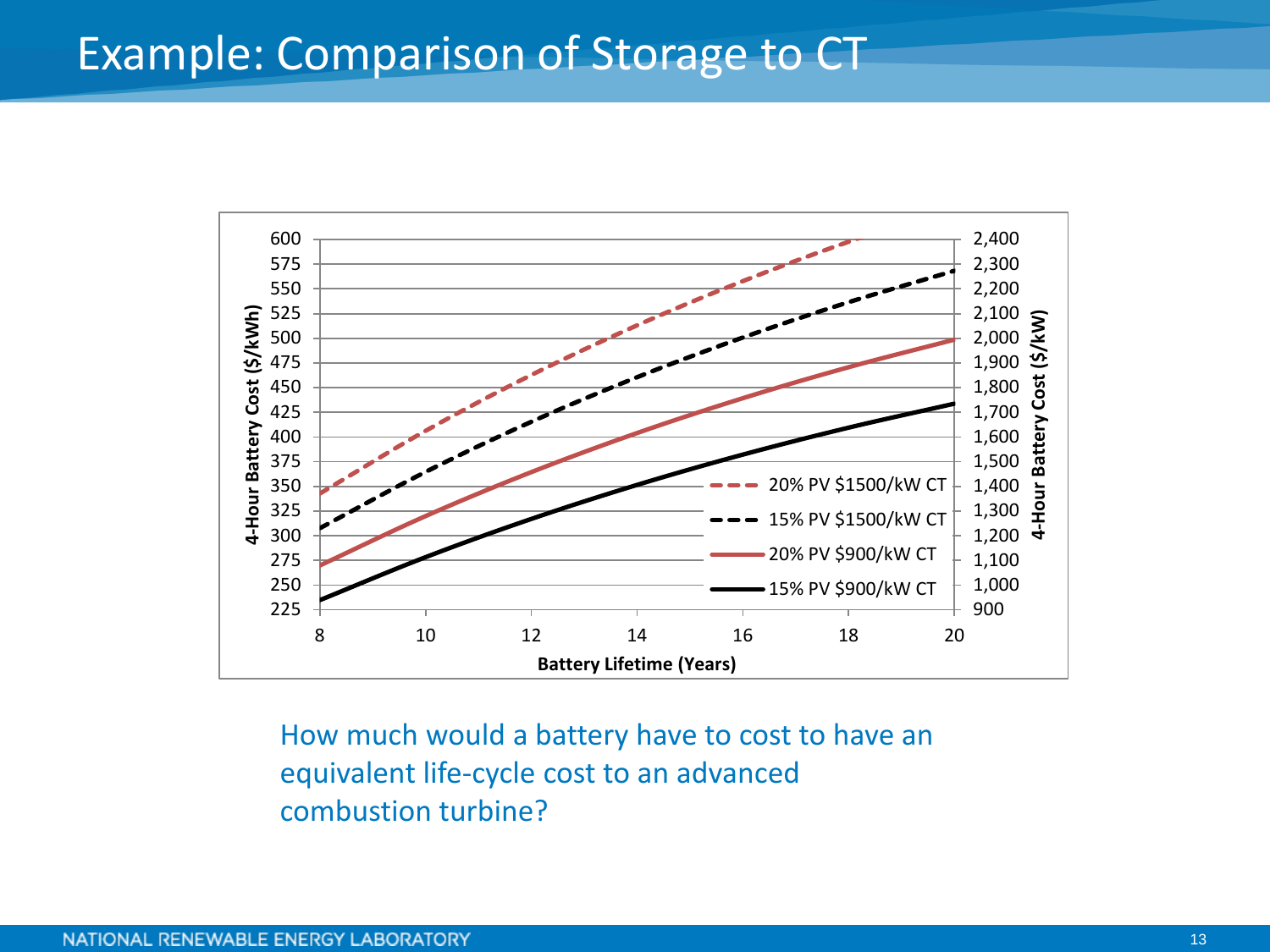#### So How Cheap Does Storage Have to Be?



We are nearing a tipping point for 4-hour storage providing capacity services – but can 4 hour batteries provide integration services? Is this just another niche market?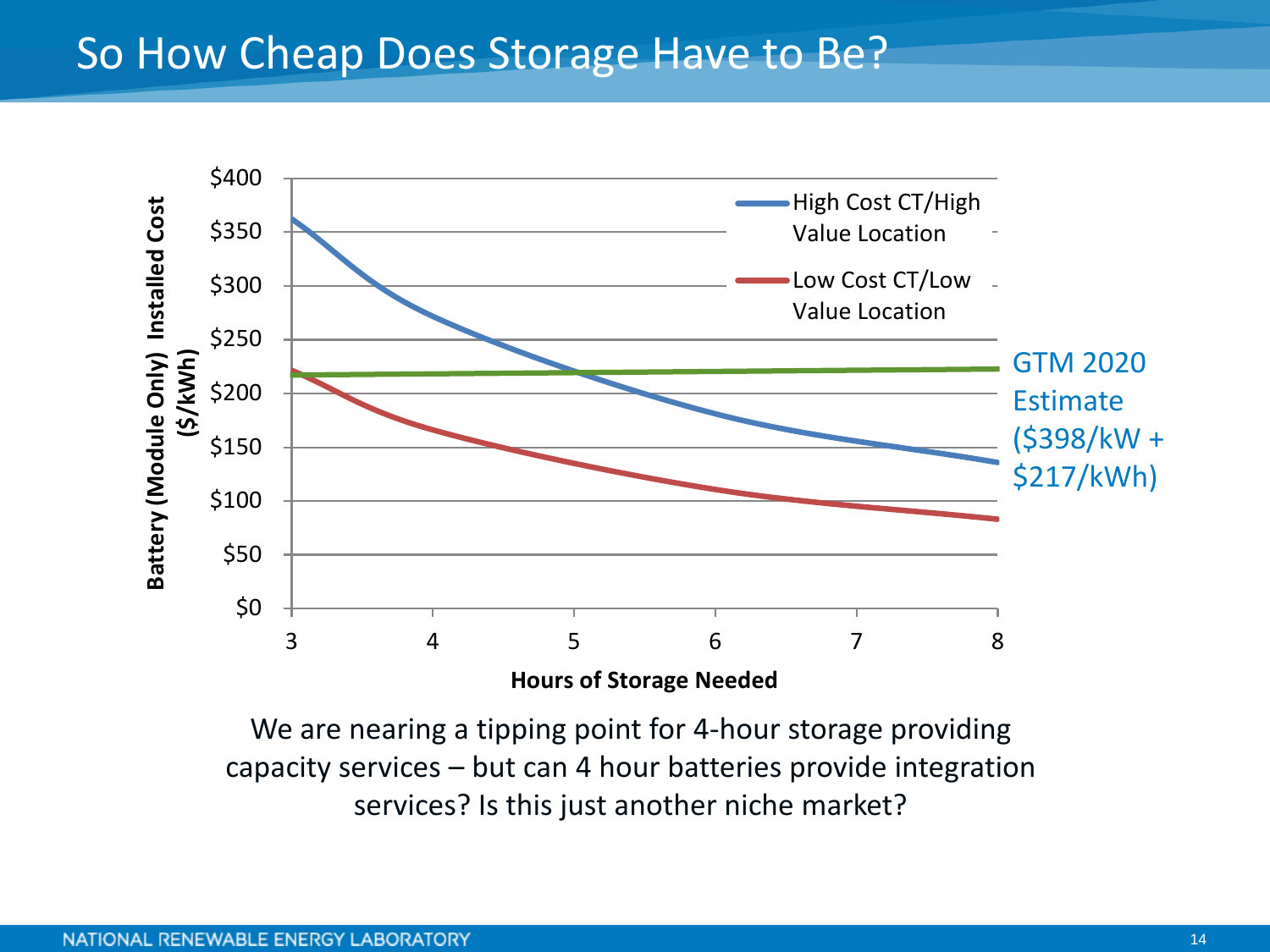### Curtailment Patterns



**Length of Curtailment Event (Hrs)**

NATIONAL RENEWABLE ENERGY LABORATORY

duration storage?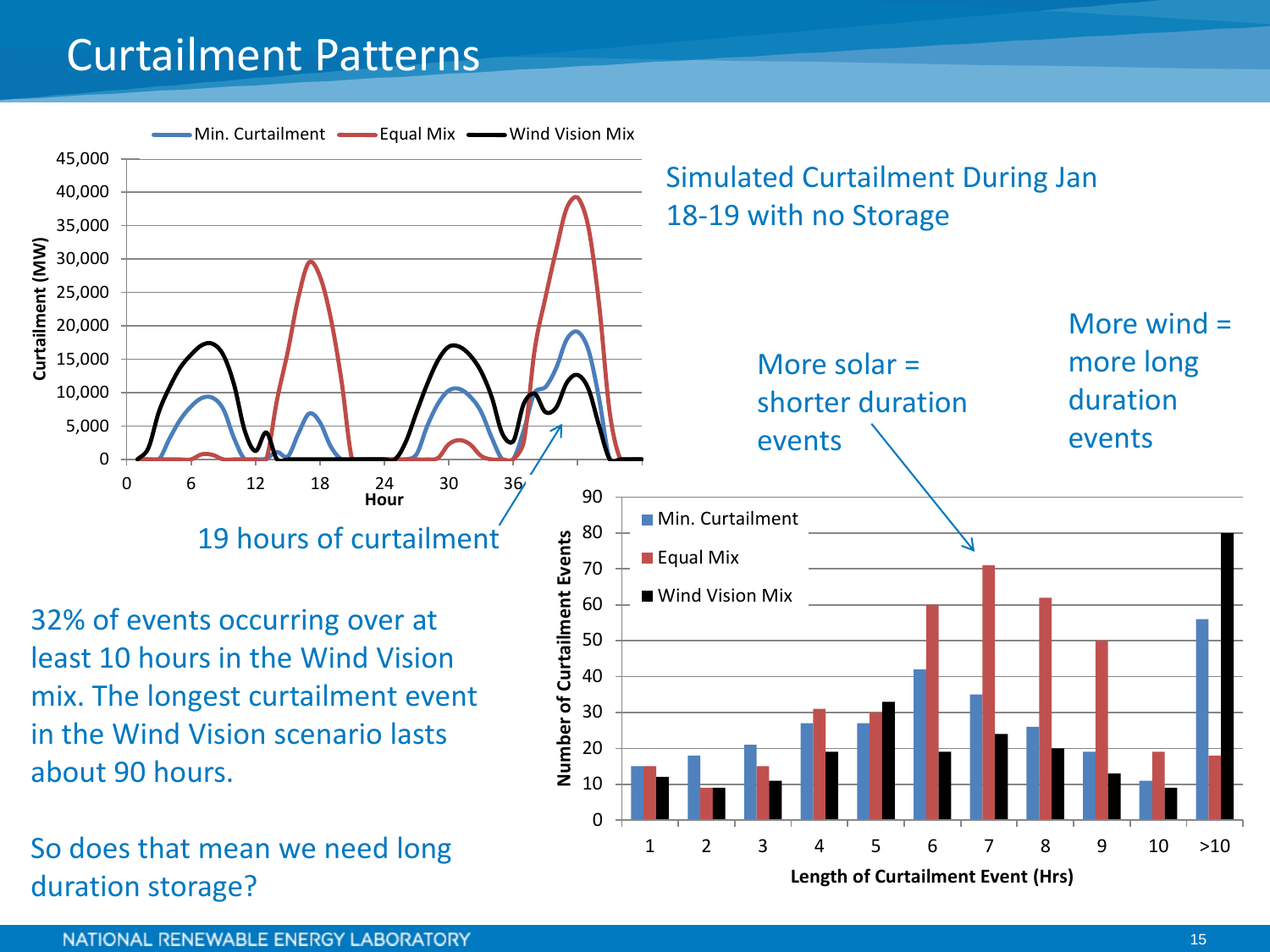

#### 8.5 GW of Storage Power Capacity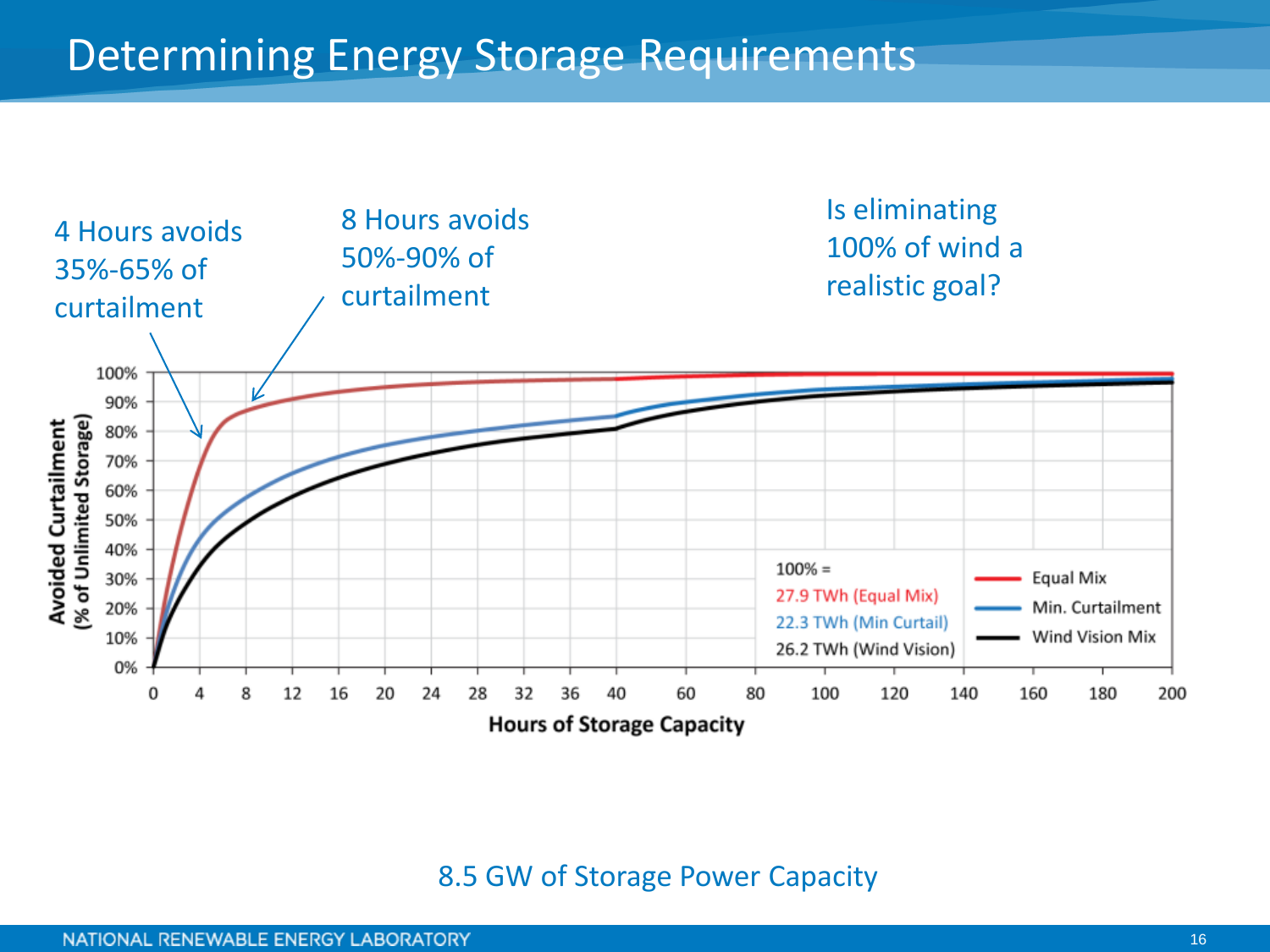# PV Increases Capacity Credit of Storage



• With increased PV penetration, the capacity credit of PV decreases while the capacity credit of storage increases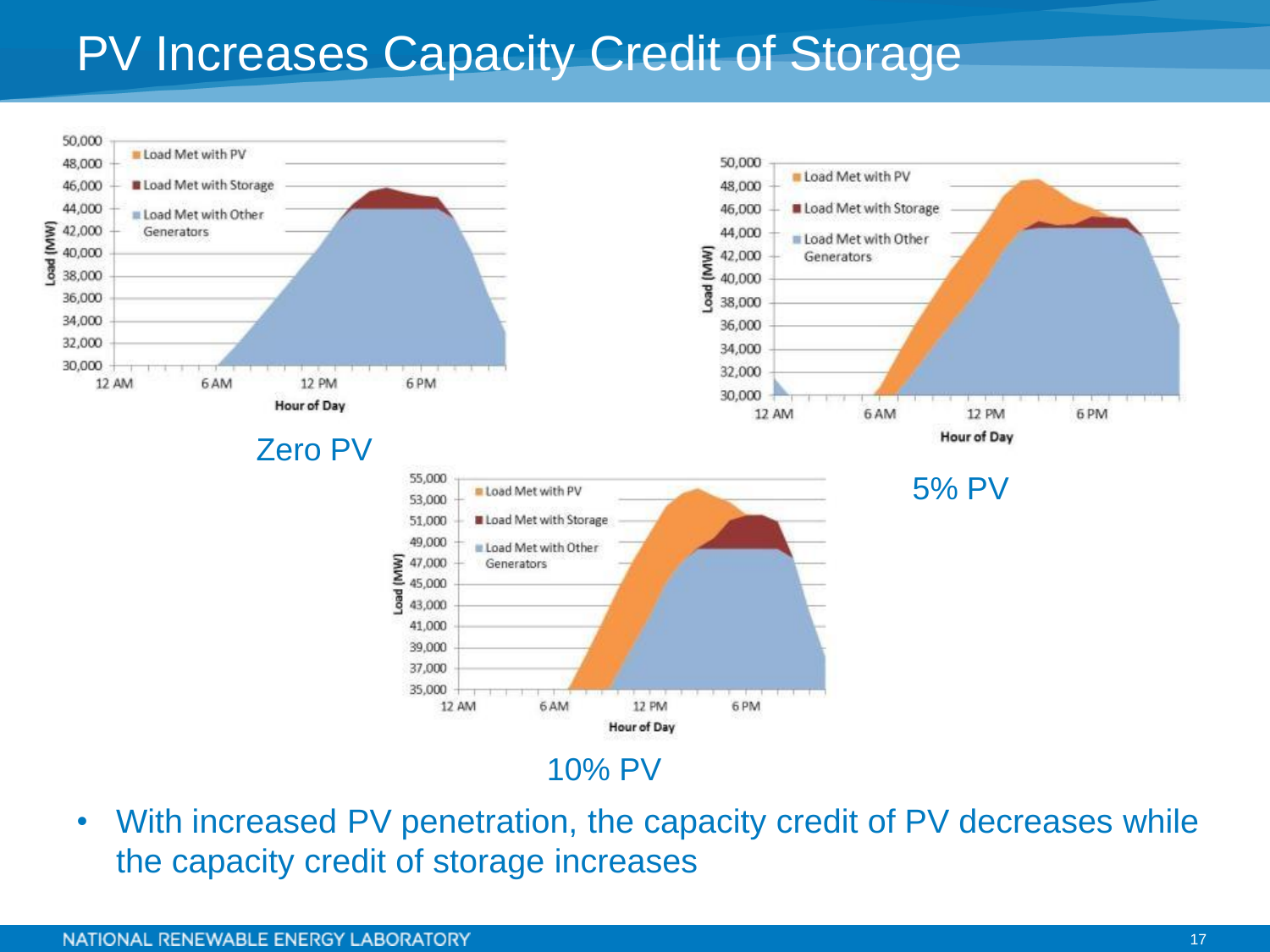### Increase in 4-hour storage technical potential



#### Non-bankable results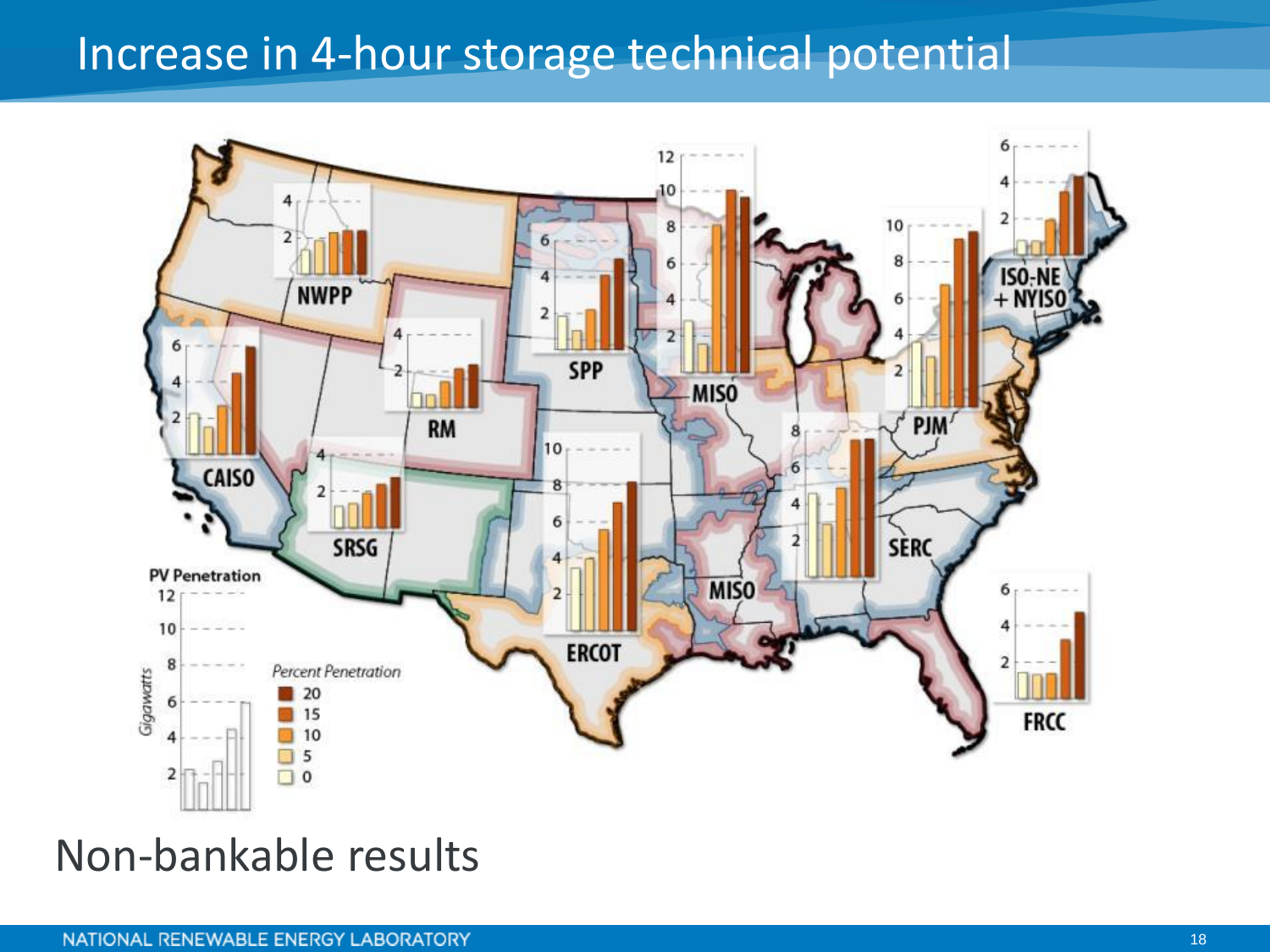# Conclusions / Opinions

- 1. The value of storage for energy arbitrage is relatively low and is unlikely pay for any existing storage technology/device.
- 2. Ancillary services (regulating reserves) appears to be cost effective for a few storage devices, with limited market
- 3. When properly scheduled, long-duration (several hours of capacity) batteries provide an alternative to combustion turbines for meeting peak capacity requirements.
- 4. Storage may finally be approaching a tipping point for costcompetitiveness. Renewables (particularly PV) will help accelerate this
- 5. MANY CAVEATS
	- $\circ$  Challenge of value capture avoided starts, price suppression etc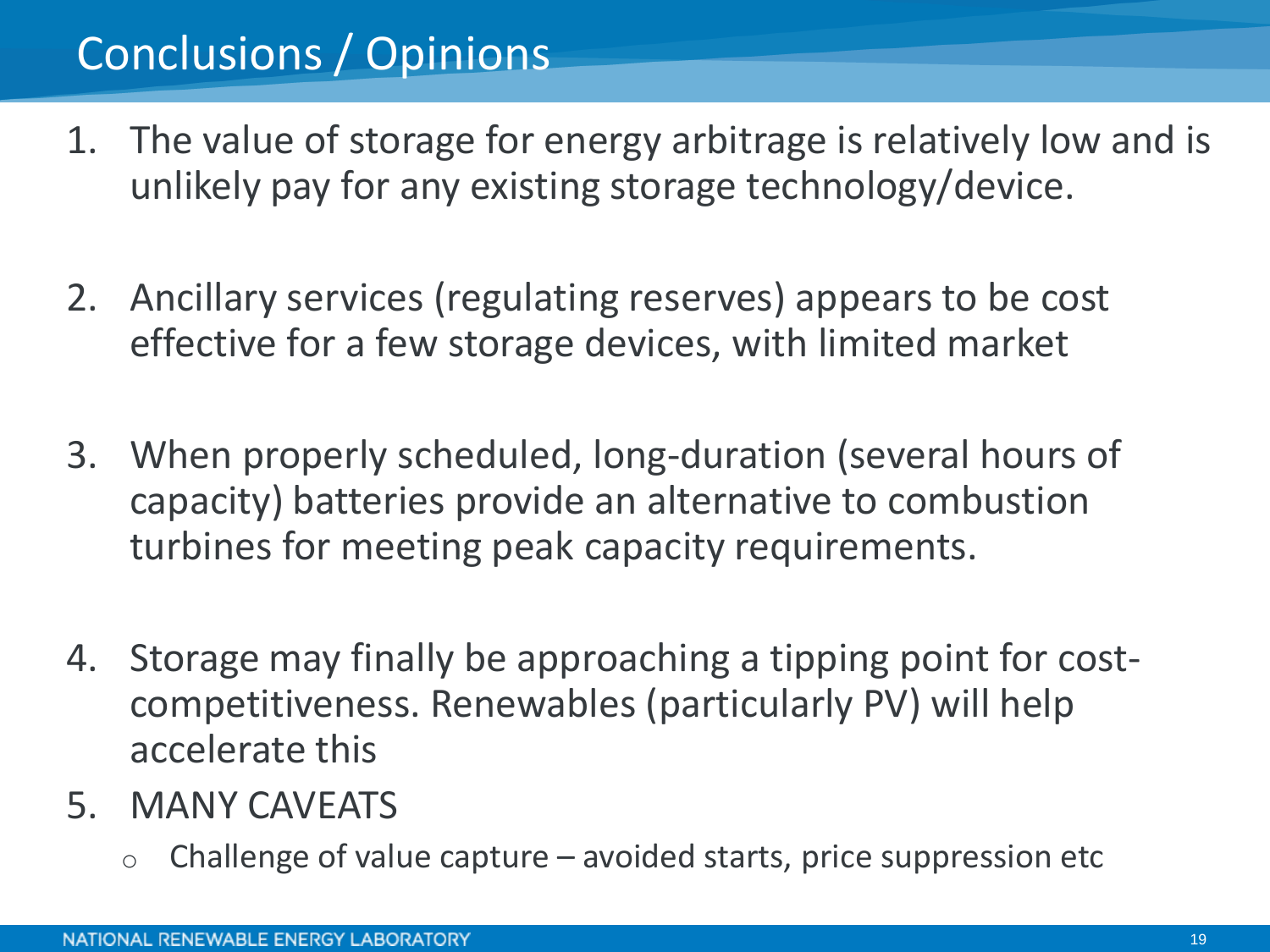## A Closing Thought

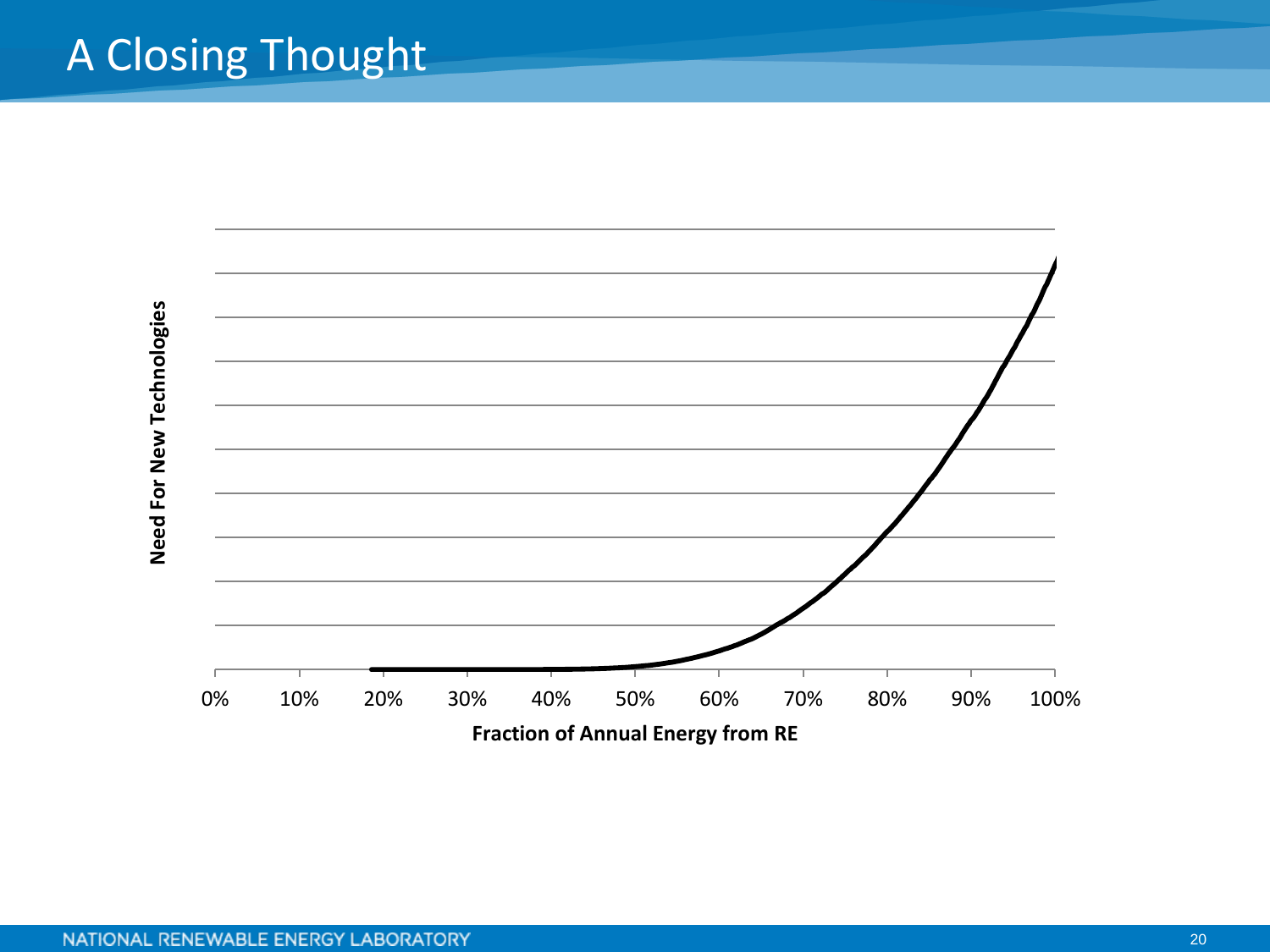#### Author Contact: paul.denholm@nrel.gov

www.nrel.gov



NREL is a national laboratory of the U.S. Department of Energy, Office of Energy Efficiency and Renewable Energy, operated by the Alliance for Sustainable Energy, LLC.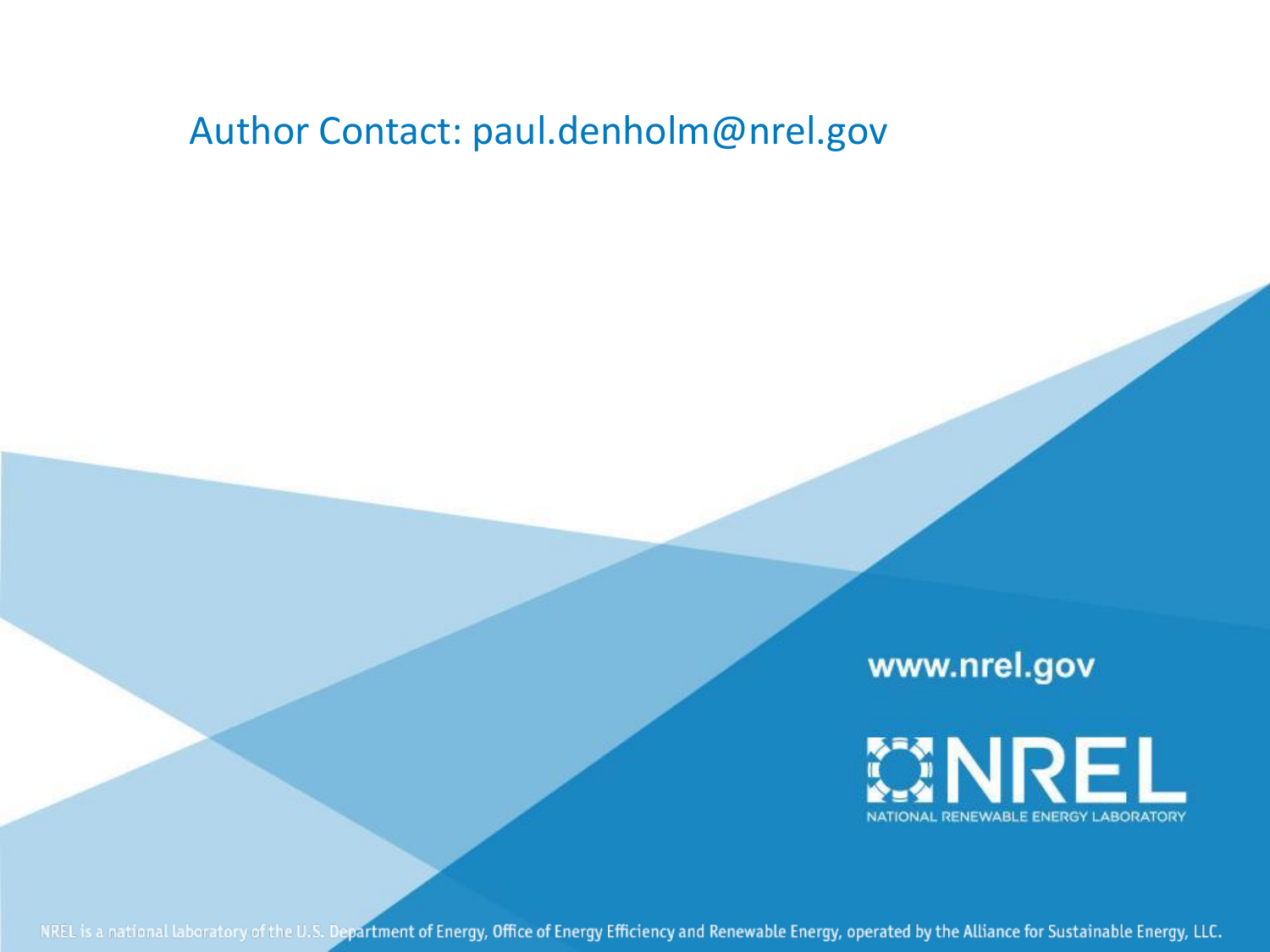#### What does this mean for value of storage as a function of duration?